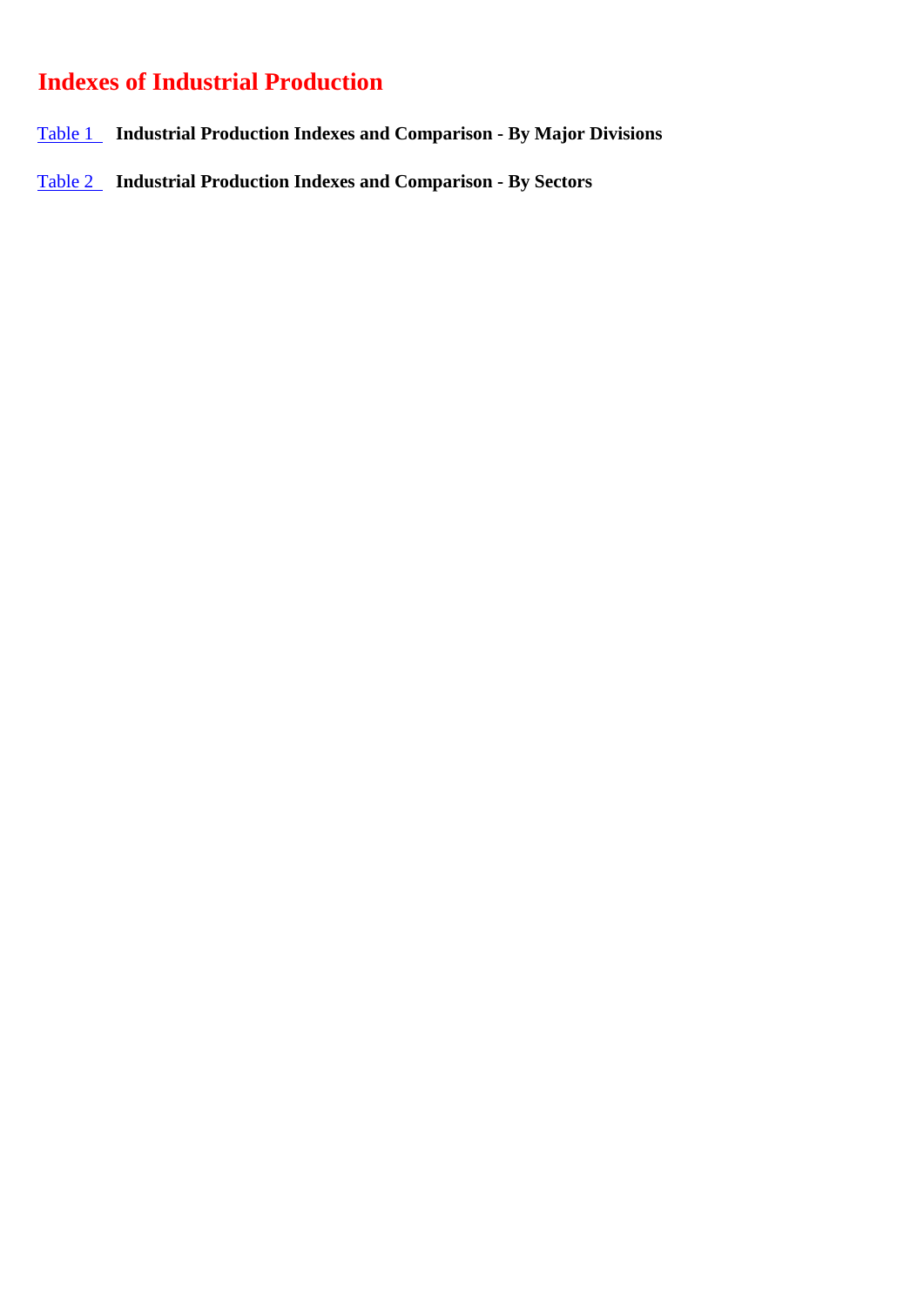<span id="page-1-0"></span>

| $2016 = 100$                                                                             |          |            |           |           |                 |                     |                   |          |             |         |                      |
|------------------------------------------------------------------------------------------|----------|------------|-----------|-----------|-----------------|---------------------|-------------------|----------|-------------|---------|----------------------|
|                                                                                          | Industry | Seasonally | Mining &  | Manu-     |                 | By Usage            |                   |          | Electricity | Water   | Movement<br>of Manu- |
| <b>Period</b>                                                                            |          | Adjusted   | Quarrying | facturing | Final           |                     |                   | Producer | & Gas       | Supply  | facturing            |
|                                                                                          |          |            |           |           | Demand<br>Goods | Investment<br>Goods | Consumer<br>Goods | Goods    | Supply      |         | Production<br>Index  |
| 2021 Weights (%)                                                                         | 1000.00  | 1000.00    | 2.85      | 933.92    | 185.33          | 79.92               | 105.41            | 748.59   | 58.34       | 4.89    | L.                   |
| 2016                                                                                     | 100.00   | 100.00     | 100.00    | 100.00    | 100.00          | 100.00              | 100.00            | 100.00   | 100.00      | 100.00  |                      |
| 2017                                                                                     | 105.00   | 105.00     | 98.00     | 105.27    | 104.10          | 105.15              | 103.41            | 105.60   | 102.22      | 101.30  |                      |
| 2018                                                                                     | 108.83   | 108.83     | 94.42     | 109.41    | 108.21          | 113.82              | 104.64            | 109.74   | 102.62      | 101.39  |                      |
| 2019                                                                                     | 108.45   | 108.45     | 90.96     | 108.92    | 112.60          | 120.85              | 107.38            | 107.99   | 103.79      | 101.75  | $\blacksquare$       |
| 2020                                                                                     | 116.13   | 116.13     | 106.63    | 117.15    | 116.07          | 130.56              | 107.04            | 117.54   | 105.01      | 103.07  | $\blacksquare$       |
| 2021                                                                                     | 131.71   | 131.71     | 110.76    | 133.86    | 127.36          | 147.24              | 115.14            | 135.86   | 109.39      | 100.47  |                      |
| Mar.                                                                                     | 136.10   | 129.63     | 121.62    | 139.31    | 129.57          | 147.36              | 118.55            | 142.26   | 101.49      | 101.79  | 49.65                |
| Apr.                                                                                     | 123.64   | 128.60     | 118.97    | 125.76    | 121.76          | 139.54              | 110.78            | 127.02   | 100.68      | 95.21   | 52.06                |
| May                                                                                      | 129.48   | 131.62     | 113.80    | 130.74    | 128.12          | 147.98              | 115.90            | 131.61   | 117.22      | 98.69   | 49.18                |
| June                                                                                     | 135.06   | 133.63     | 101.23    | 137.11    | 131.05          | 150.84              | 118.87            | 138.98   | 115.04      | 97.54   | 50.95                |
| July                                                                                     | 134.39   | 132.34     | 108.05    | 135.49    | 131.98          | 152.63              | 119.29            | 136.61   | 124.40      | 104.65  | 51.65                |
| Aug.                                                                                     | 136.55   | 131.64     | 100.80    | 138.05    | 131.53          | 156.81              | 116.16            | 140.05   | 122.55      | 104.61  | 49.74                |
| Sep.                                                                                     | 138.76   | 133.74     | 102.84    | 140.78    | 129.65          | 148.95              | 117.75            | 144.15   | 119.09      | 101.20  | 52.79                |
| Oct.                                                                                     | 135.60   | 134.01     | 103.07    | 137.46    | 130.68          | 149.48              | 119.07            | 139.55   | 117.34      | 102.79  | 50.71                |
| Nov.                                                                                     | 137.05   | 133.38     | 117.33    | 140.18    | 135.42          | 159.00              | 121.01            | 141.67   | 103.95      | 97.99   | 53.12                |
| Dec.                                                                                     | 140.78   | 133.58     | 122.96    | 144.10    | 140.44          | 168.41              | 123.44            | 145.27   | 105.14      | 103.48  | 48.47                |
| 2022                                                                                     |          |            |           |           |                 |                     |                   |          |             |         |                      |
| Jan.                                                                                     | 136.94   | 136.47     | 112.06    | 140.15    | 127.44          | 148.71              | 114.38            | 143.80   | 101.40      | 102.28  | 42.64                |
| Feb.(r)                                                                                  | 116.91   | 141.06     | 83.17     | 119.16    | 98.92           | 118.74              | 86.84             | 124.76   | 93.24       | 90.30   | 56.30                |
| Mar(p)                                                                                   | 139.02   | 131.89     | 115.60    | 142.03    | 140.91          | 171.57              | 122.30            | 142.84   | 106.63      | 99.17   | 49.37                |
| <b>Compared with</b><br>Last Month (%)                                                   | 18.91    | $-6.50$    | 38.99     | 19.19     | 42.45           | 44.49               | 40.83             | 14.49    | 14.36       | 9.82    | $(-6.93)$            |
| <b>Compared with</b><br>the same Month<br>of last year $(\% )$                           | 2.15     | 1.74       | $-4.95$   | 1.95      | 8.75            | 16.43               | 3.16              | 0.41     | 5.06        | $-2.57$ |                      |
| <b>Jan.-Current Month</b><br><b>Compared with</b><br>the Same Period<br>of Last Year (%) | 6.40     | 5.51       | $-8.61$   | 6.55      | 5.64            | 11.65               | 1.30              | 6.72     | 4.87        | $-2.57$ | --                   |

Table1 Industrial Production Indexes and Comparison - By Major Divisions

## Annual Change Rate (%)

|         |          |                     |           |           |                 |                     |                   |          |             |         | Movement            |
|---------|----------|---------------------|-----------|-----------|-----------------|---------------------|-------------------|----------|-------------|---------|---------------------|
|         | Industry | Seasonally          | Mining &  | Manu-     |                 | By Usage            |                   |          | Electricity | Water   | of Manu-            |
| Period  |          | Adjusted            | Quarrying | facturing | Final           |                     |                   | Producer | & Gas       | Supply  | facturing           |
|         |          | (Monthly<br>Change) |           |           | Demand<br>Goods | Investment<br>Goods | Consumer<br>Goods | Goods    | Supply      |         | Production<br>Index |
| 2016    | 1.97     | 1.97                | $-9.67$   | 1.91      | $-0.04$         | $-2.73$             | 1.81              | 2.45     | 3.43        | 0.50    |                     |
| 2017    | 5.00     | 5.00                | $-2.00$   | 5.27      | 4.10            | 5.15                | 3.41              | 5.60     | 2.22        | 1.30    | ⊷                   |
| 2018    | 3.65     | 3.65                | $-3.65$   | 3.93      | 3.95            | 8.25                | 1.19              | 3.92     | 0.39        | 0.09    | н.                  |
| 2019    | $-0.35$  | $-0.35$             | $-3.66$   | $-0.45$   | 4.06            | 6.18                | 2.62              | -1.59    | 1.14        | 0.36    | --                  |
| 2020    | 7.08     | 7.08                | 17.23     | 7.56      | 3.08            | 8.03                | $-0.32$           | 8.84     | 1.18        | 1.30    | ⊷                   |
| 2021    | 13.42    | 13.42               | 3.87      | 14.26     | 9.73            | 12.78               | 7.57              | 15.59    | 4.17        | $-2.52$ | --                  |
| Mar.    | 16.72    | $-1.65$             | 12.17     | 17.96     | 11.85           | 11.90               | 11.86             | 19.73    | 2.04        | $-1.07$ | $(-10.32)$          |
| Apr.    | 14.40    | $-0.79$             | 7.01      | 15.13     | 11.40           | 12.12               | 10.91             | 16.21    | 6.86        | $-4.90$ | (2.41)              |
| May     | 17.28    | 2.35                | 6.62      | 18.12     | 15.32           | 16.10               | 14.82             | 18.94    | 9.05        | $-4.68$ | $(-2.88)$           |
| June    | 18.14    | 1.53                | $-5.00$   | 19.80     | 14.39           | 15.85               | 13.39             | 21.37    | 0.93        | $-4.39$ | (1.77)              |
| July    | 14.78    | $-0.97$             | 1.73      | 16.00     | 7.51            | 11.82               | 4.47              | 18.55    | 2.09        | $-1.11$ | (0.70)              |
| Aug.    | 13.52    | $-0.53$             | $-0.80$   | 14.38     | 11.65           | 19.95               | 5.85              | 15.19    | 4.39        | $-0.37$ | $(-1.91)$           |
| Sep.    | 12.07    | 1.60                | $-3.15$   | 12.60     | 4.45            | 5.83                | 3.48              | 14.98    | 6.86        | $-0.83$ | (3.05)              |
| Oct.    | 11.80    | 0.20                | $-2.79$   | 12.13     | 10.12           | 13.18               | 7.93              | 12.75    | 9.60        | $-3.58$ | $(-2.08)$           |
| Nov.    | 11.53    | $-0.47$             | 3.51      | 12.34     | 8.81            | 13.58               | 5.45              | 13.36    | 2.51        | $-5.25$ | (2.41)              |
| Dec.    | 8.69     | 0.15                | 1.92      | 9.17      | 3.13            | 7.34                | 0.09              | 10.95    | 3.84        | $-3.25$ | $(-4.65)$           |
| 2022    |          |                     |           |           |                 |                     |                   |          |             |         |                     |
| Jan.    | 8.39     | 2.16                | $-8.17$   | 8.92      | 2.92            | 6.92                | 0.05              | 10.46    | 1.02        | $-1.83$ | $(-5.83)$           |
| Feb.(r) | 9.47     | 3.36                | $-13.77$  | 9.61      | 4.94            | 11.21               | 0.39              | 10.39    | 9.15        | $-3.40$ | (13.66)             |
| Mar.(p) | 2.15     | $-6.50$             | $-4.95$   | 1.95      | 8.75            | 16.43               | 3.16              | 0.41     | 5.06        | $-2.57$ | (-6.93)             |

Note: 1. Movement of manufacturing production index = (The ratio of firms that expect increasing next month + The ratio of firms that expect unbiased next month × 0.5)×100

2. ( ) is the monthly percentage point change of movement of manufacturing production index.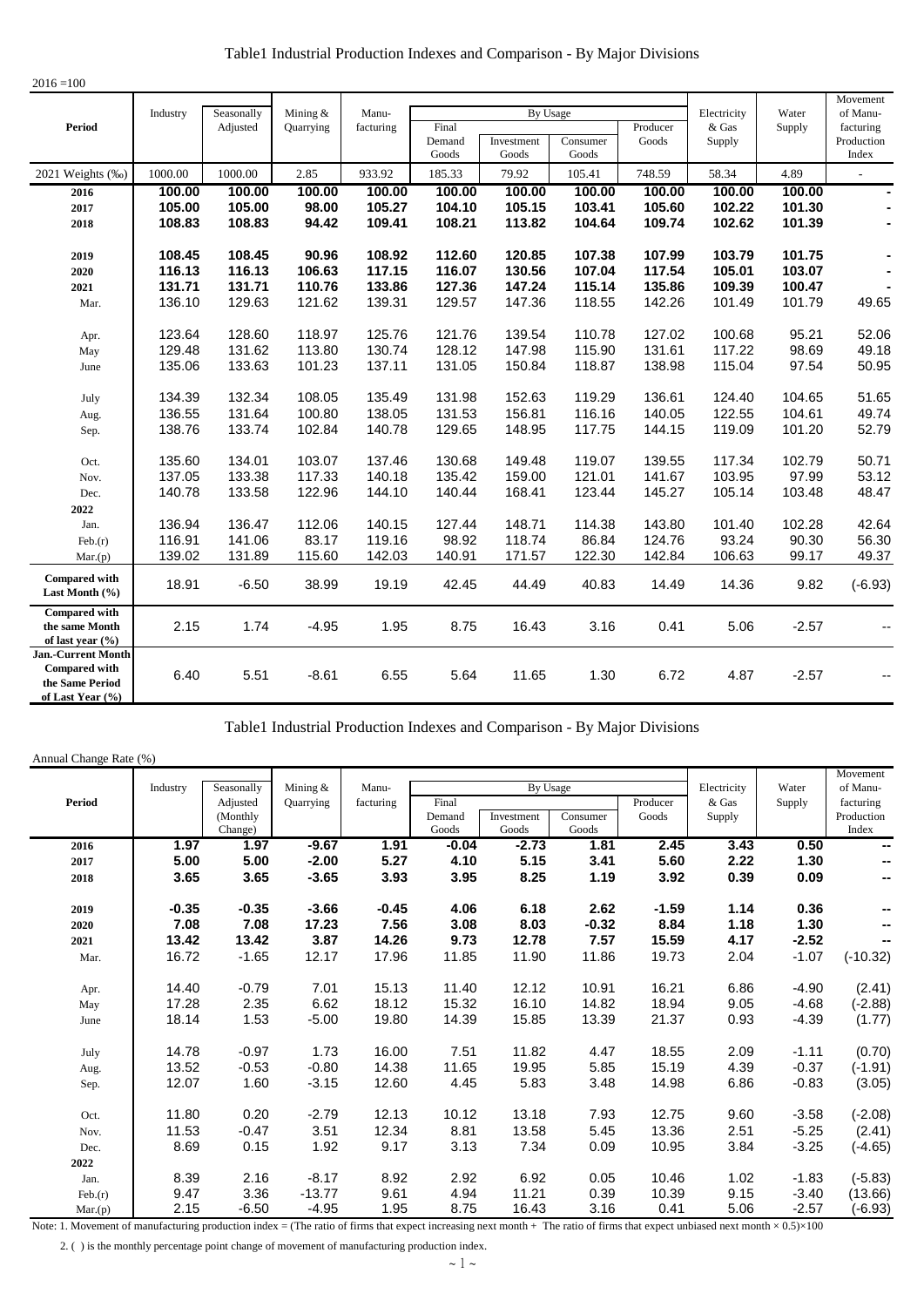| Table2 Industrial Production Indexes and Comparison - By Sectors(1/3) |  |  |  |
|-----------------------------------------------------------------------|--|--|--|
|-----------------------------------------------------------------------|--|--|--|

<span id="page-2-0"></span>

| $2016 = 100$                                                                      |                                      |                                                         |                                   |                                      |                                  |                                                       |                                                |                                     |                                             |                                                          |
|-----------------------------------------------------------------------------------|--------------------------------------|---------------------------------------------------------|-----------------------------------|--------------------------------------|----------------------------------|-------------------------------------------------------|------------------------------------------------|-------------------------------------|---------------------------------------------|----------------------------------------------------------|
| <b>Period</b>                                                                     | $\overline{c}$<br>Manu-<br>facturing | $\overline{08}$<br>Food $&$<br>Prepared<br>Animal Feeds | 09<br><b>Beverages</b>            | 10<br>Tobacco<br>Products            | 11<br>Textiles                   | 12<br>Wearing<br>Apparel<br>& Clothing<br>Accessories | 13<br>Leather.<br>Fur &<br>Related<br>Products | 14<br>Wood &<br>Bamboo<br>Products  | 15<br>Pulp,<br>Paper &<br>Paper<br>Products | 16<br>Printing &<br>Reproduction<br>of Recorded<br>Media |
| 2021 Weights (%)                                                                  | 933.92                               | 24.18                                                   | 7.14                              | 14.13                                | 11.45                            | 0.85                                                  | 0.33                                           | 0.88                                | 8.53                                        | 4.33                                                     |
| 2016<br>2017<br>2018                                                              | 100.00<br>105.27<br>109.41           | 100.00<br>100.57<br>102.15                              | 100.00<br>102.81<br>99.27         | 100.00<br>119.06<br>116.03           | 100.00<br>97.84<br>94.79         | 100.00<br>89.27<br>81.29                              | 100.00<br>103.83<br>97.44                      | 100.00<br>103.34<br>107.43          | 100.00<br>100.22<br>101.32                  | 100.00<br>96.97<br>95.28                                 |
| 2019<br>2020<br>2021<br>Mar.                                                      | 108.92<br>117.15<br>133.86<br>139.31 | 105.95<br>105.82<br>107.55<br>110.64                    | 94.15<br>97.75<br>92.31<br>109.33 | 114.52<br>107.06<br>118.24<br>112.06 | 90.02<br>79.35<br>90.10<br>98.26 | 79.47<br>69.65<br>76.30<br>73.10                      | 99.20<br>78.20<br>82.51<br>89.90               | 99.87<br>102.10<br>120.21<br>119.28 | 100.74<br>100.35<br>102.71<br>111.36        | 84.73<br>82.45<br>84.98<br>83.34                         |
| Apr.<br>May<br>June                                                               | 125.76<br>130.74<br>137.11           | 103.84<br>106.34<br>105.09                              | 93.34<br>97.43<br>82.95           | 108.14<br>123.87<br>143.80           | 90.04<br>91.05<br>91.26          | 66.45<br>71.76<br>79.51                               | 85.61<br>88.32<br>82.08                        | 123.25<br>131.14<br>129.70          | 102.83<br>107.05<br>104.19                  | 86.79<br>79.21<br>78.25                                  |
| July<br>Aug.<br>Sep.                                                              | 135.49<br>138.05<br>140.78           | 110.87<br>109.91<br>104.95                              | 94.29<br>98.41<br>96.90           | 124.76<br>125.07<br>119.86           | 92.41<br>92.90<br>87.44          | 81.25<br>84.39<br>80.66                               | 83.62<br>81.49<br>84.94                        | 125.78<br>126.16<br>124.03          | 105.16<br>102.93<br>96.45                   | 84.79<br>79.33<br>76.36                                  |
| Oct.<br>Nov.<br>Dec.<br>2022                                                      | 137.46<br>140.18<br>144.10           | 106.63<br>109.38<br>118.35                              | 90.96<br>90.00<br>91.22           | 129.25<br>127.75<br>123.04           | 87.80<br>91.72<br>94.17          | 76.91<br>80.24<br>89.28                               | 86.12<br>83.76<br>87.68                        | 119.81<br>121.39<br>119.32          | 99.29<br>103.01<br>108.60                   | 93.52<br>96.80<br>110.08                                 |
| Jan.<br>Feb.(r)<br>Mar.(p)                                                        | 140.15<br>119.16<br>142.03           | 120.93<br>84.43<br>114.62                               | 89.50<br>69.54<br>96.52           | 94.43<br>89.58<br>126.04             | 92.69<br>75.69<br>101.92         | 83.69<br>53.55<br>81.99                               | 87.74<br>66.47<br>92.82                        | 114.40<br>86.26<br>128.24           | 100.83<br>79.39<br>104.74                   | 91.46<br>64.50<br>91.94                                  |
| <b>Compared with</b><br>Last Month (%)                                            | 19.19                                | 35.76                                                   | 38.80                             | 40.70                                | 34.65                            | 53.11                                                 | 39.64                                          | 48.67                               | 31.93                                       | 42.54                                                    |
| <b>Compared with</b><br>the same Month<br>of last year $(\% )$                    | 1.95                                 | 3.60                                                    | $-11.72$                          | 12.48                                | 3.72                             | 12.16                                                 | 3.25                                           | 7.51                                | $-5.94$                                     | 10.32                                                    |
| Jan.-Current Month<br><b>Compared with</b><br>the Same Period<br>of Last Year (%) | 6.55                                 | 1.50                                                    | $-6.11$                           | 5.70                                 | 3.01                             | 6.86                                                  | 9.07                                           | 2.14                                | $-5.95$                                     | 5.62                                                     |

Table2 Industrial Production Indexes and Comparison - By Sectors(1/3)

Annual Change Rate (%)

|               | C         | 08           | 09        | 10       | 11       | 12           | 13       | 14       | 15       | 16           |
|---------------|-----------|--------------|-----------|----------|----------|--------------|----------|----------|----------|--------------|
|               |           |              |           |          |          | Wearing      | Leather, |          | Pulp,    | Printing &   |
| <b>Period</b> | Manu-     | Food &       | Beverages | Tobacco  | Textiles | Apparel      | Fur &    | Wood &   | Paper &  | Reproduction |
|               | facturing | Prepared     |           | Products |          | $&$ Clothing | Related  | Bamboo   | Paper    | of Recorded  |
|               |           | Animal Feeds |           |          |          | Accessories  | Products | Products | Products | Media        |
| 2016          | 1.91      | 3.78         | $-1.55$   | 23.40    | $-4.53$  | $-5.63$      | $-18.11$ | $-0.87$  | 1.10     | $-1.71$      |
| 2017          | 5.27      | 0.57         | 2.81      | 19.06    | $-2.16$  | $-10.73$     | 3.83     | 3.34     | 0.22     | $-3.03$      |
| 2018          | 3.93      | 1.57         | $-3.44$   | $-2.54$  | $-3.12$  | $-8.94$      | $-6.15$  | 3.96     | 1.10     | $-1.74$      |
| 2019          | $-0.45$   | 3.72         | $-5.16$   | $-1.30$  | $-5.03$  | $-2.24$      | 1.81     | $-7.04$  | $-0.57$  | $-11.07$     |
| 2020          | 7.56      | $-0.12$      | 3.82      | $-6.51$  | $-11.85$ | $-12.36$     | $-21.17$ | 2.23     | $-0.39$  | $-2.69$      |
| 2021          | 14.26     | 1.63         | $-5.57$   | 10.44    | 13.55    | 9.55         | 5.51     | 17.74    | 2.35     | 3.07         |
| Mar.          | 17.96     | 0.33         | 15.35     | 19.45    | 3.88     | 8.49         | $-10.95$ | 8.66     | 0.78     | 4.66         |
|               |           |              |           |          |          |              |          |          |          |              |
| Apr.          | 15.13     | 1.06         | 0.51      | 7.78     | 40.07    | 13.51        | 27.85    | 25.45    | 0.34     | 11.48        |
| May           | 18.12     | 4.27         | $-6.94$   | 7.62     | 50.25    | 8.66         | 38.17    | 47.76    | 15.93    | 10.30        |
| June          | 19.80     | 3.69         | $-23.33$  | 31.32    | 39.97    | 12.06        | 18.07    | 38.98    | 13.40    | 10.91        |
| July          | 16.00     | $-2.14$      | $-21.82$  | 10.04    | 27.99    | 10.77        | 24.10    | 19.60    | 2.94     | $-4.52$      |
| Aug.          | 14.38     | $-1.82$      | $-7.61$   | 2.32     | 15.19    | 19.52        | 22.60    | 32.01    | 4.62     | $-5.33$      |
|               | 12.60     | $-1.65$      |           |          |          |              |          | 17.18    | $-7.27$  | $-10.93$     |
| Sep.          |           |              | $-13.40$  | 12.59    | 1.19     | 18.55        | $-3.44$  |          |          |              |
| Oct.          | 12.13     | 4.87         | $-6.18$   | 13.86    | 1.53     | 5.59         | 16.02    | 18.53    | $-0.28$  | 6.62         |
| Nov.          | 12.34     | 5.79         | 6.91      | 7.09     | 6.33     | 0.69         | 6.44     | 12.66    | $-0.02$  | 2.73         |
| Dec.          | 9.17      | 3.29         | $-6.09$   | 4.22     | 2.15     | 13.16        | 6.73     | $-1.27$  | 0.15     | 6.34         |
| 2022          |           |              |           |          |          |              |          |          |          |              |
| Jan.          | 8.92      | 2.94         | 4.31      | $-8.38$  | 1.19     | 17.77        | 9.21     | $-2.67$  | $-4.80$  | 2.21         |
| Feb.(r)       | 9.61      | $-3.08$      | $-9.76$   | 14.55    | 4.31     | $-12.21$     | 18.21    | 1.29     | $-7.38$  | 4.27         |
| Mar(p)        | 1.95      | 3.60         | $-11.72$  | 12.48    | 3.72     | 12.16        | 3.25     | 7.51     | $-5.94$  | 10.32        |
|               |           |              |           |          |          |              |          |          |          |              |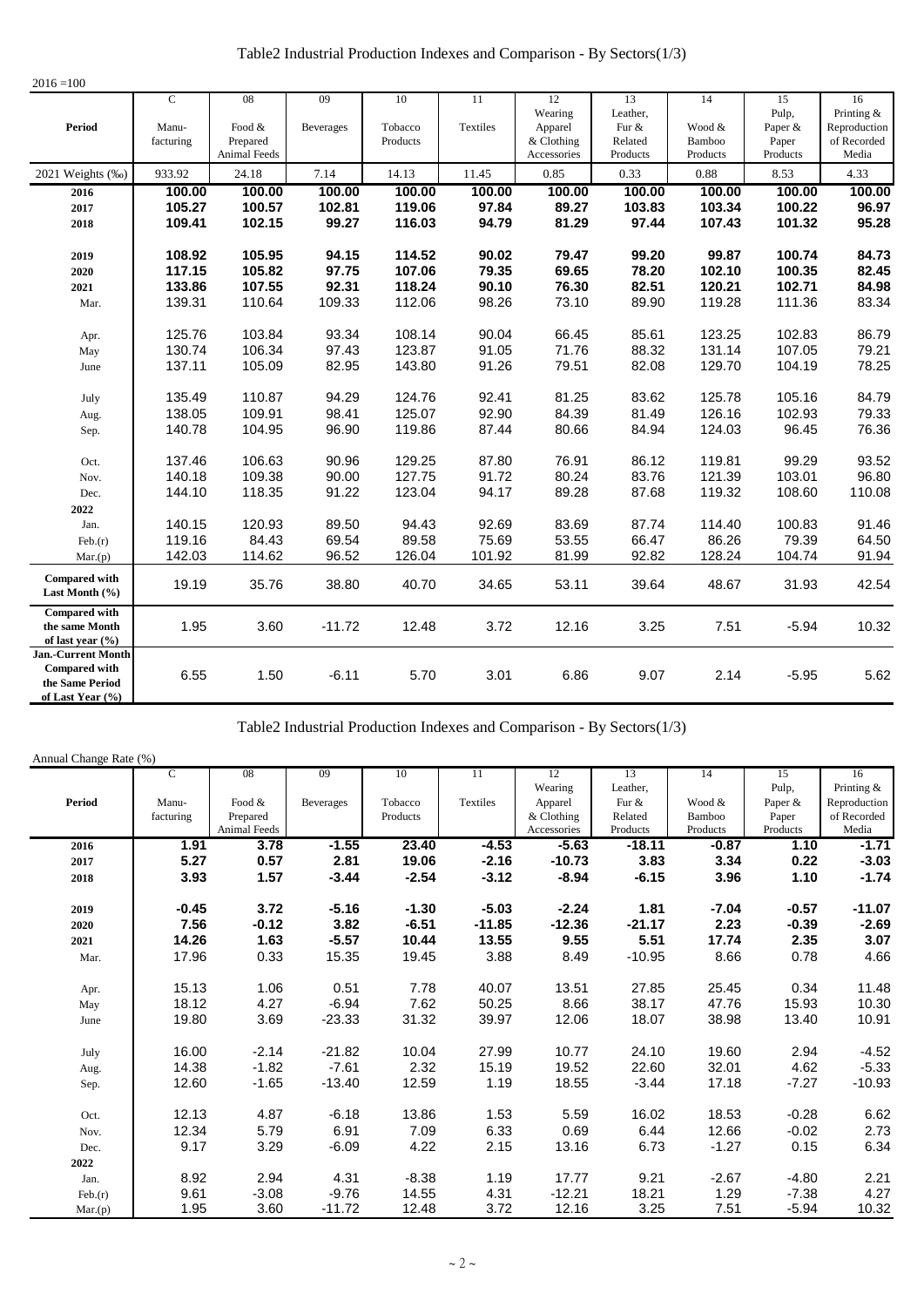| Table2 Industrial Production Indexes and Comparison - By Sectors(2/3) |  |  |
|-----------------------------------------------------------------------|--|--|
|-----------------------------------------------------------------------|--|--|

| $2016 = 100$                           |                    |                        |                      |                      |          |          |                     |         |                   |                       |
|----------------------------------------|--------------------|------------------------|----------------------|----------------------|----------|----------|---------------------|---------|-------------------|-----------------------|
|                                        | 17                 | 18                     | 19                   | 20                   | 21       | 22       | 23                  | 24      | 25                | $\overline{26}$       |
|                                        |                    | Chemical, Fertilizers, |                      | Pharmaceuticals      |          |          | Other               |         |                   |                       |
| Period                                 | Petroleum          | Nitrogen Compounds,    | Other                | & Medicinal          | Rubber   | Plastic  | Non-metallic        | Basic   | Fabricated        | Electronic            |
|                                        | & Coal<br>Products | Plastic & Rubber,      | Chemical<br>Products | Chemical<br>Products | Products | Products | Mineral<br>Products | Metal   | Metal<br>Products | Parts &<br>Components |
|                                        |                    | Man-made Fibres        |                      |                      |          |          |                     |         |                   |                       |
| 2021 Weights (%)                       | 35.15              | 69.17                  | 13.56                | 7.48                 | 6.35     | 12.70    | 9.93                | 62.71   | 47.08             | 440.24                |
| 2016                                   | 100.00             | 100.00                 | 100.00               | 100.00               | 100.00   | 100.00   | 100.00              | 100.00  | 100.00            | 100.00                |
| 2017                                   | 95.20              | 102.67                 | 107.98               | 99.12                | 102.79   | 101.95   | 97.49               | 102.73  | 100.03            | 108.20                |
| 2018                                   | 97.95              | 104.56                 | 110.94               | 102.40               | 99.38    | 104.01   | 100.52              | 105.08  | 100.43            | 113.97                |
| 2019                                   | 96.86              | 99.97                  | 109.79               | 109.84               | 102.72   | 102.05   | 97.17               | 96.74   | 93.85             | 114.10                |
| 2020                                   | 81.12              | 100.32                 | 104.76               | 117.30               | 100.16   | 103.24   | 97.62               | 95.97   | 92.79             | 136.31                |
| 2021                                   | 85.44              | 110.33                 | 110.86               | 127.53               | 103.22   | 109.97   | 105.26              | 107.85  | 106.25            | 161.16                |
| Mar.                                   | 85.58              | 113.68                 | 121.79               | 121.13               | 117.36   | 121.18   | 109.39              | 112.53  | 116.91            | 168.48                |
|                                        |                    |                        |                      |                      |          |          |                     |         |                   |                       |
| Apr.                                   | 80.60              | 109.57                 | 112.57               | 106.43               | 106.48   | 109.17   | 106.90              | 107.27  | 107.21            | 146.32                |
| May                                    | 90.49              | 114.47                 | 114.72               | 128.39               | 107.35   | 112.34   | 109.19              | 111.45  | 109.29            | 150.21                |
| June                                   | 86.13              | 110.52                 | 113.75               | 140.83               | 104.75   | 115.45   | 104.20              | 108.91  | 110.00            | 166.16                |
|                                        |                    |                        |                      |                      |          |          |                     |         |                   |                       |
| July                                   | 92.81              | 113.18                 | 117.86               | 136.86               | 104.83   | 117.10   | 108.44              | 110.06  | 112.22            | 158.08                |
| Aug.                                   | 93.37              | 112.04                 | 111.90               | 140.77               | 101.73   | 113.91   | 104.49              | 110.64  | 109.17            | 166.24                |
| Sep.                                   | 84.96              | 107.71                 | 106.91               | 169.79               | 100.97   | 106.04   | 100.81              | 104.95  | 104.91            | 177.68                |
|                                        |                    |                        |                      |                      |          |          |                     |         |                   |                       |
| Oct.                                   | 84.27              | 110.20                 | 104.39               | 118.88               | 98.42    | 109.02   | 106.02              | 108.88  | 103.73            | 168.80                |
| Nov.                                   | 80.07              | 110.27                 | 109.11               | 143.36               | 102.24   | 112.08   | 110.11              | 106.28  | 103.75            | 171.83                |
| Dec.                                   | 90.19              | 108.49                 | 114.84               | 127.07               | 108.32   | 110.66   | 114.29              | 106.91  | 108.61            | 176.92                |
| 2022                                   |                    |                        |                      |                      |          |          |                     |         |                   |                       |
| Jan.                                   | 97.76              | 106.75                 | 112.52               | 123.80               | 103.28   | 109.49   | 111.11              | 97.23   | 100.73            | 177.60                |
| Feb.(r)                                | 84.64              | 96.42                  | 88.71                | 85.01                | 81.44    | 84.37    | 80.27               | 91.59   | 80.75             | 156.13                |
| Mar.(p)                                | 72.81              | 104.33                 | 124.25               | 132.04               | 114.53   | 116.65   | 107.40              | 106.27  | 108.93            | 174.85                |
| <b>Compared with</b><br>Last Month (%) | $-13.98$           | 8.20                   | 40.06                | 55.32                | 40.63    | 38.26    | 33.80               | 16.03   | 34.90             | 11.99                 |
|                                        |                    |                        |                      |                      |          |          |                     |         |                   |                       |
| <b>Compared with</b>                   |                    |                        |                      |                      |          |          |                     |         |                   |                       |
| the same Month<br>of last year (%)     | $-14.92$           | $-8.22$                | 2.02                 | 9.01                 | $-2.41$  | $-3.74$  | $-1.82$             | $-5.56$ | $-6.83$           | 3.78                  |
| Jan.-Current Month                     |                    |                        |                      |                      |          |          |                     |         |                   |                       |
| <b>Compared with</b>                   |                    |                        |                      |                      |          |          |                     |         |                   |                       |
| the Same Period                        | 5.31               | $-6.12$                | 0.37                 | 7.19                 | $-1.43$  | $-1.07$  | 0.03                | $-7.47$ | $-5.13$           | 12.59                 |
| of Last Year (%)                       |                    |                        |                      |                      |          |          |                     |         |                   |                       |

Table2 Industrial Production Indexes and Comparison - By Sectors(2/3)

Annual Change Rate (%)

|               | 17        | 18                     | 19       | 20              | 21       | 22       | 23           | 24       | 25         | 26         |
|---------------|-----------|------------------------|----------|-----------------|----------|----------|--------------|----------|------------|------------|
|               |           | Chemical, Fertilizers, |          | Pharmaceuticals |          |          | Other        |          |            |            |
| <b>Period</b> | Petroleum | Nitrogen Compounds,    | Other    | & Medicinal     | Rubber   | Plastic  | Non-metallic | Basic    | Fabricated | Electronic |
|               | & Coal    | Plastic & Rubber,      | Chemical | Chemical        | Products | Products | Mineral      | Metal    | Metal      | Parts &    |
|               | Products  | Man-made Fibres        | Products | Products        |          |          | Products     |          | Products   | Components |
| 2016          | 1.02      | 0.20                   | $-1.50$  | 4.70            | -6.02    | $-1.92$  | $-7.89$      | 4.16     | $-1.38$    | 4.66       |
| 2017          | $-4.80$   | 2.67                   | 7.98     | $-0.88$         | 2.79     | 1.95     | $-2.51$      | 2.73     | 0.03       | 8.20       |
| 2018          | 2.89      | 1.84                   | 2.74     | 3.31            | $-3.32$  | 2.02     | 3.11         | 2.29     | 0.40       | 5.33       |
| 2019          | $-1.11$   | $-4.39$                | $-1.04$  | 7.27            | 3.36     | $-1.88$  | $-3.33$      | $-7.94$  | $-6.55$    | 0.11       |
| 2020          | $-16.25$  | 0.35                   | $-4.58$  | 6.79            | $-2.49$  | 1.17     | 0.46         | $-0.80$  | $-1.13$    | 19.47      |
| 2021          | 5.33      | 9.98                   | 5.82     | 8.72            | 3.06     | 6.52     | 7.83         | 12.38    | 14.51      | 18.23      |
| Mar.          | 4.97      | 14.25                  | 4.23     | $-2.81$         | 7.55     | 9.95     | 5.26         | 6.89     | 15.84      | 25.70      |
|               |           |                        |          |                 |          |          |              |          |            |            |
| Apr.          | 4.47      | 15.53                  | 8.60     | $-5.38$         | 31.17    | 10.27    | 9.63         | 15.82    | 20.75      | 16.27      |
| May           | 11.73     | 21.83                  | 18.51    | 11.08           | 38.66    | 18.97    | 14.51        | 24.30    | 32.67      | 15.36      |
| June          | 6.52      | 16.29                  | 20.63    | 20.48           | 20.43    | 18.71    | 7.71         | 18.98    | 29.37      | 21.82      |
| July          | 15.02     | 11.52                  | 14.87    | 8.78            | 1.69     | 7.97     | 11.55        | 28.11    | 21.93      | 18.78      |
|               | 23.64     | 16.33                  | 9.81     | 22.33           | $-0.99$  | 6.94     | 12.75        | 18.14    | 21.39      | 13.68      |
| Aug.          |           |                        |          |                 |          |          |              |          |            |            |
| Sep.          | 9.16      | 9.90                   | $-0.35$  | 34.37           | $-10.04$ | $-5.73$  | 1.08         | 8.85     | 6.32       | 18.83      |
| Oct.          | 12.81     | 2.12                   | $-2.57$  | 0.25            | $-7.48$  | 5.12     | 9.13         | 9.44     | 9.91       | 15.90      |
| Nov.          | 1.33      | 2.89                   | $-1.07$  | 13.15           | $-8.14$  | 5.06     | 7.42         | 8.34     | 6.50       | 17.60      |
| Dec.          | 15.76     | $-2.40$                | 0.24     | 8.10            | $-10.72$ | $-3.24$  | 6.43         | $-1.22$  | $-2.10$    | 16.94      |
| 2022          |           |                        |          |                 |          |          |              |          |            |            |
| Jan.          | 19.57     | $-6.71$                | $-2.11$  | 4.33            | $-2.72$  | 1.52     | 1.86         | $-13.33$ | $-3.96$    | 18.84      |
| Feb.(r)       | 12.85     | $-3.02$                | 1.35     | 8.68            | 1.72     | $-0.54$  | 0.09         | $-2.76$  | $-4.20$    | 16.71      |
| Mar.(p)       | $-14.92$  | $-8.22$                | 2.02     | 9.01            | $-2.41$  | $-3.74$  | $-1.82$      | $-5.56$  | $-6.83$    | 3.78       |